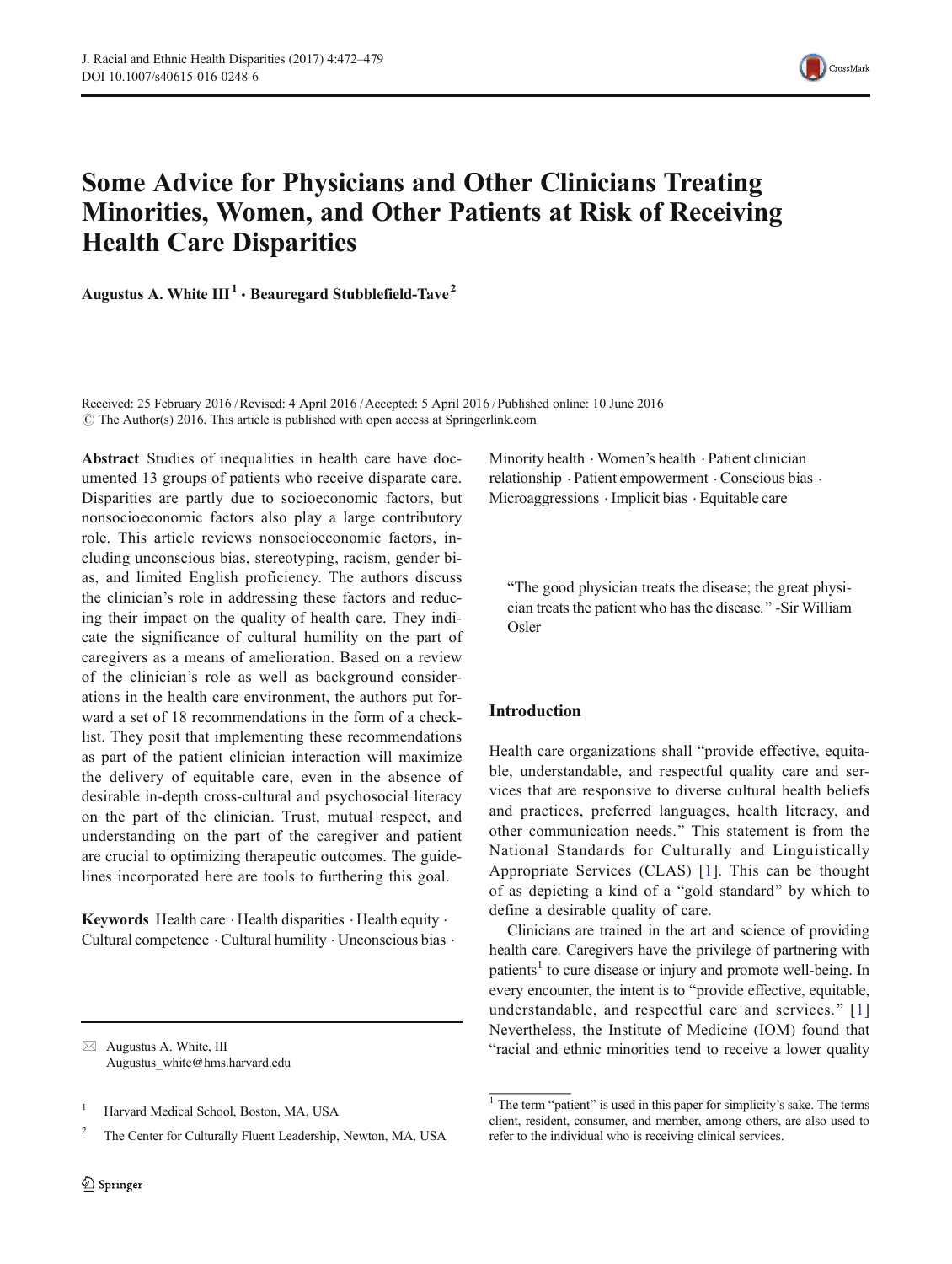of health care than non-minorities^ [[2\]](#page-6-0) which means that some of us are delivering a lower quality of health care to certain groups. The IOM's finding of disparate care applies to a number of component segments of American society including, but not limited to:

- 1. Women
- 2. African Americans
- 3. Appalachian poor
- 4. Asian Americans
- 5. Elders
- 6. Immigrants and refugees<sup>2</sup> [\[3\]](#page-7-0)
- 7. Individuals living with disabilities
- 8. Latinos/Hispanics
- 9. Members of the lesbian, gay, bisexual, and transgender, questioning, intersex, and asexual community
- 10. Native Americans.
- 11. Overweight people
- 12. Prisoners
- 13. Some religious minorities

The sources of health and health care disparities are "complex and involve many participants at several levels." [\[2](#page-6-0)] This paper focuses on the level of the individual clinical encounter—where it is you, the clinician, and your partner, the patient, battling against common enemies: disease and poor health. There are factors in every patient clinician encounter that can lead to unequal treatment; however, there are measures you can take to combat those factors.

## Background Considerations: Factors that Potentiate Unequal Treatment in the Clinical Encounter

Unconscious Bias It is known that unconscious bias is an ever present and powerful reality affecting many of our day-to-day decisions. Physicians are not immune to unconscious bias. "Moreover, we know that the likelihood of unconscious or subconscious factors affecting decision making is much great-er for individuals under stress and/or doing multi-tasking [[2\]](#page-6-0)," a description that fits physicians and other clinicians especially well.

Stereotyping "People have a propensity to stereotype; it is a universal human trait, and often damaging or dangerous for those who are stereotyped." [[4\]](#page-7-0).

Kevin Schulman dramatically demonstrated the potential impact of unconscious bias on patient care by presenting physicians with simulated patients who had identical cardiac symptoms. The only differences among the patients were race and gender. Black women were significantly less likely than any other group to be recommended for cardiac catheterization, the appropriate treatment for the symptoms presented. "If you were black, the report concluded, you were less likely to be referred for catheterization. If you were a woman, you were also less likely to be referred. And if you were a black woman, you were especially less likely to be referred.^ [\[5\]](#page-7-0).

Gender Bias in Clinical Care Women of all backgrounds are subject to unequal treatment, and women of color are especially subject to inferior care. Consider this example: "Doctors" were more likely to believe that the heart problems of women who reported stress were due to psychological causes, whereas men who talked about stress were considered more likely to have organic heart disease." [\[6\]](#page-7-0) Women consistently receive less in the way of aspirin, beta-blockers, and cholesterollowering drugs after they have had a heart attack. Researchers have also found that it can take significantly longer for emergency medical personnel to get women to the hospital with heart attacks [[7](#page-7-0)].

Racism: Institutionalized, Ambient, and Internalized Camara Phyllis Jones defined institutionalized racism as "differential access to the goods, services, and opportunities of society by race." [\[8](#page-7-0)] Institutionalized racism is "structural, having been codified in our institutions of custom, practice, and law, so there need not be an identifiable perpetrator. Indeed, institutionalized racism is often evident as inaction in the face of need." [\[8\]](#page-7-0) Ambient racism is reflected in the broader society of which health care is a part. Internalized racism is also damaging to minority health. Jones defines Internalized racism as "acceptance by members of the stigmatized races of negative messages about their own abilities and intrinsic worth." [\[8\]](#page-7-0).

Race has proven to be a powerful factor in clinical communications: Physicians were 23 % more verbally dominant in conversation with African American patients than with White patients. Physicians also engaged in 33 % less total conversation with African American patients than with White patients [\[9](#page-7-0)].

Sexual Orientation Gay men and lesbians have reported receiving demonstrably inferior care for some time [[10](#page-7-0)]. Recent research indicates that bisexuals have worse health outcomes than their heterosexual, gay, or lesbian counterparts [[11](#page-7-0)]. This may be caused, in part, by conscious and unconscious bias: "Societal biphobia — negative attitudes and behaviors toward bisexual individuals — is more prevalent than antigay sentiment." [\[11](#page-7-0)] Further, some bisexuals report feeling like

<sup>2</sup> Both immigrants and refugees are at risk of unequal treatment. The terms are often used interchangeably and are different: "An immigrant is someone who chooses to resettle to another country…. A refugee is someone who has been forced to flee his or her home country. As such, refugees can apply for asylum in the United States, a process that could take years." CNN [http://www.cnn.com/2014/07/15/us/immigrant](http://www.cnn.com/2014/07/15/us/immigrant-refugee-definition/)[refugee-definition/](http://www.cnn.com/2014/07/15/us/immigrant-refugee-definition/)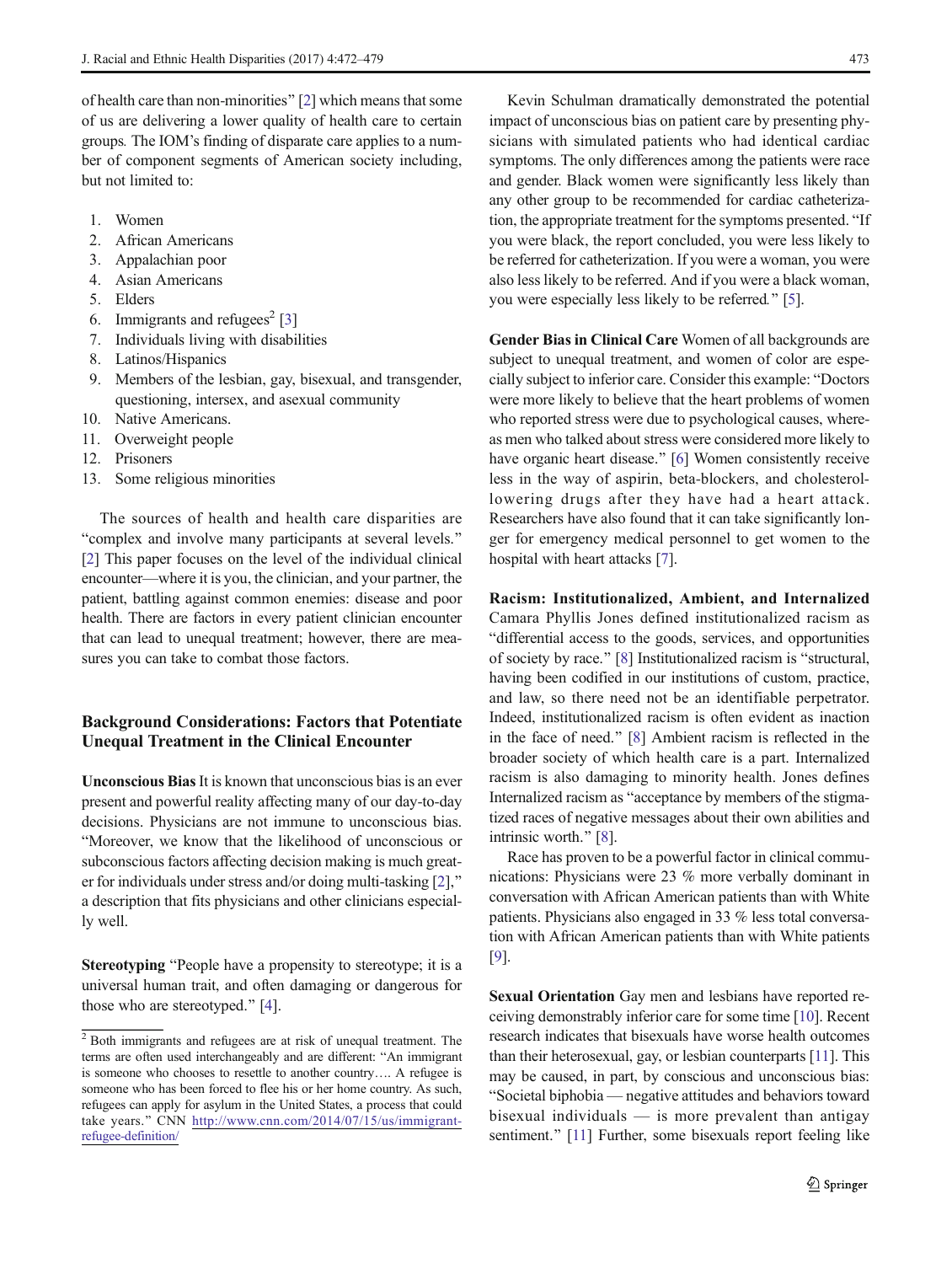"minorities within a minority" and receive less social support and recognition than gays and lesbians. Consider your own situation. Ask yourself: "Do I have any bisexuals in my practice?^ Does one have an accurate answer? One cannot be sure of the answer unless one has asked their patient. Asking every patient their sexual orientation, just as one asks their age, gender, and race, is one part of understanding and accepting "the patient who has the disease." One also needs to ask oneself, "Do I have an unconscious bias towards sexual minorities?" and respond to your honest answer.

Limited Health Literacy [\[12\]](#page-7-0) Nearly nine out of ten adults may lack the skills needed to manage their health and prevent disease. Please remember that patients with limited literacy may work very hard to hide it. Given these circumstances, testing for understanding, e.g., using the "teach-back" technique, is critical.

Interpretation Quality [\[13](#page-7-0)] Title VI of the federal Civil Rights Act mandates that patients who speak English "less than very well" have limited English proficiency (LEP) must receive care in their native language. This care must be provided at no charge through bilingual clinicians or qualified interpretation services. "Professional interpreters result in a significantly lower likelihood of errors of potential consequence than clinical encounters with ad hoc and no interpreters."

Cross-Cultural Communication Challenges Family Physician Robert Like says, "every clinical encounter is a cross-cultural encounter.^ [[14\]](#page-7-0) The cross-cultural reality is that even a patient who matches her doctor on age, gender, race, and native language will differ on other cultural dimensions. These could be family status, national origin, sexual orientation, and profession.

In this section, the authors have pointed out a substantial number of realities that can make the patient clinician interactions difficult. There are more. In the following contents of this publication, the authors seek to provide ideas and suggestions which it is believed will constitute at least partial solutions to formidable realities of health care disparities, at least as they are manifested in the patient clinician interactions.

#### Background Considerations: the Clinician's Role

The authors respectfully submit to our readers the following ideas. The privilege of professional entitlement and training carries with it responsibility and the need for dedication to certain moral and ethical responsibilities. For each patient or client, one aspires to provide the very best care and to not in any way slight or compromise the care of any individual patient.

While clinicians have the privileges and responsibilities of professionalism, please be reminded that the patient has his or her own moral, ethical, and legal right to expect compassionate care that is not compromised, consciously or unconsciously, by harmful human biases on the part of the clinician.

Commit yourself to answering the patient's questions with compassion and a commitment to a clear understanding. Achieving such understanding can be challenging, and yet this understanding must be achieved. It may be necessary to provide or direct the patient to supplemental handouts, reading materials, videos, websites, or other resources. The patient can and should be expected to make some effort to understand their condition, treatment alternatives, and other actions that may improve their health. As a clinician, however, one retains the responsibility to assure that our patients understand what has been communicated to them.

Clearly, physicians and other clinicians in the health professions are very engaged in an inordinate number of stressors in our profession at this time. Consider developing specific mechanisms for managing this stress. This is essential to our own well-being and ability to deliver high-quality care.

Cultural Humility The clinician's role is further explored in the concept of "Cultural Humility," a multi-dimensional concept that offers three central principles: lifelong learning, selfreflection, and self-critique [\[15\]](#page-7-0). Lifelong learning and selfreflection include examining one's own cultural identity, unconscious and conscious biases, and patterns of thought and behavior that improve or detract from effective patient care. How well does one listen to our patients? Does the caliber of our listening vary based on the patient's race, gender, sexual orientation, et cetera? Does one consistently create a welcoming environment for each patient? Asking such questions, and acting upon our honest reflections, is vital to providing the "exceptional care without exception" that caregivers seek to offer.

Identifying and Challenging Power Imbalances in the Clinical Relationship The clinician in every clinical encounter has significant power relative to the patient [[15](#page-7-0)]. Addressing power differentials therefore is a vital aspect of patient care. Such power differentials are magnified when the patient and clinician come from different class backgrounds. For example, conversation regarding drugs was significantly less successful for patients from lower SES backgrounds [[16\]](#page-7-0). Patients from higher socioeconomic background had 60 % more conversation with their physicians [\[17](#page-7-0)].

Clinicians must help their patients understand that they must have a voice in the clinical encounter. The goal is to "treat the patient who has the disease." The goal is to care for them as a whole, complex person with a family history and cultural identity that influence their health. Better care can be provided when the patient can be cared for as a person and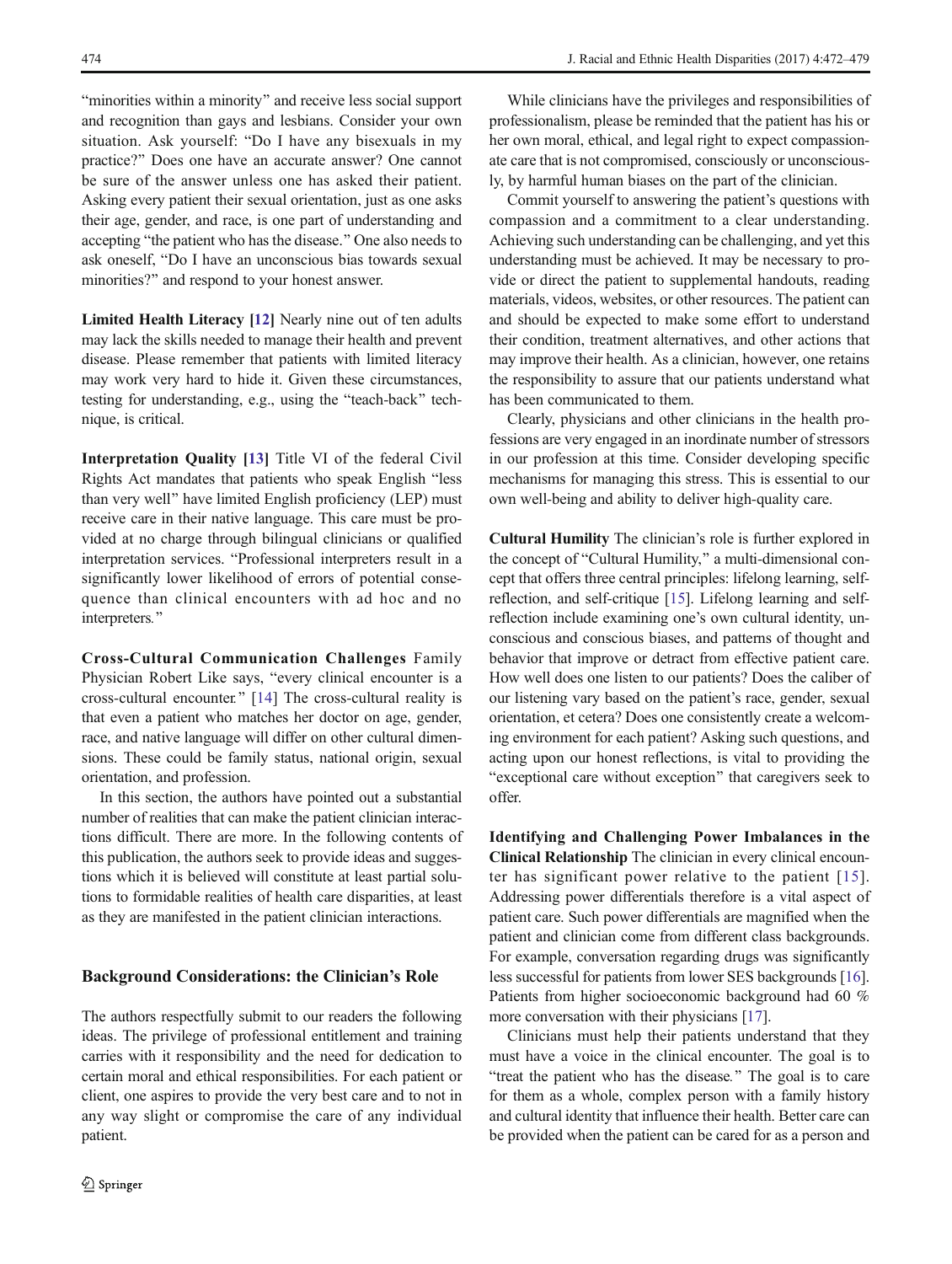a patient. Patients should be encouraged to ask questions. Also, patients should be assisted to learn about their disease. These activities will enable them to be more equal and more effective partners in their care. Using patient-focused interviewing techniques, e.g., the "teach-back," will also help reduce power differentials. All these efforts enhance the partnership of the patient and the clinician against the disease!

Promoting Institutional Accountability Tervalon [[15](#page-7-0)] describes the concept of "institutional accountability" as the part of cultural humility that people "do not read or do not like." The concept requires that organizations perform the same self-examination, lifelong learning, and challenging of power imbalances that clinicians do. Hospitals, health centers, and group practices can use surveys, focus groups, and similar techniques to identify unconscious biases. Providing training to clinicians, patients, and family members can help reduce power imbalances. These efforts can be embedded into ongoing quality improvement efforts to ensure that they have their intended impact and are sustained over time. No individual clinician can hold an entire institution accountable of course. At the same time, every clinician has the ability and responsibility to advocate for their institution's provision of culturally competent care.

#### Advice/Recommendations/"Checklist"

This project of a culturally competent care checklist began with a presumed mindset of originality. Subsequently, the milestone publication [[18\]](#page-7-0) which includes in its Appendix A "Checklist to Improve Effective Communication, Cultural Competence, and Patient- and Family- Centered Care Across the Care Continuum" was discovered. This important publication helped and emboldened the authors considerably.

Presented here is a "checklist" of specific, detailed, complex guidelines, some of which are not easy to follow. Few, if any of us, are already actively, skillfully engaged in the successful execution of all 18 items on this checklist. However, the authors are offering the list as a set of guidelines to be used as a quick reference to help us improve and develop our clinical skills so as to be better partners in collaboration with our patients so as to provide the best possible team to fight their disease and promote their health. So clinicians are encouraged to follow as much of the checklist as well as possible, as often as possible as one enjoys improvement going forward.

#### 1. Wash your hands, of course.

2. Humanize your patient. All of these recommendations are important, yet this may be the most important: Humanize your patient! What does this mean? This means to communicate with the patient in a way that connects your humanness with the patient's humanness.

This involves body language, physical touch, voice inflection, and most important, the content of your communications. Some examples are discussion about family, the weather, an athletic event, spirituality and religion, food, travel, music, and how you met your spouse or significant other. One can simply ask the patient "Is there anything you'd like me to know personally, as a fellow human being, that would help me to give you the best care possible?" Humanizing your patient means building a level of personal relationship with your patient. Some patients will be quite satisfied shaking your hand, while others will want a hug of reassurance after discussing a difficult diagnosis or the loss of a loved one. Your personal, clinical relationship will vary over time based on your preferences and those of your patient. When addressing sensitive topics, e.g., religion, it is useful for the clinician to follow the patient's lead as to when and how to address the topic. Why is humanizing the patient so important? Experience suggests that seeing a patient as individual human being helps reduce the power of stereotypes and promotes trust in both individuals. Further, patient satisfaction was linked to surgeon empathy [\[12](#page-7-0), [26](#page-7-0)].

Both partners can share in humanizing the other. The authors suggest that the patient do a bit of research on you, for example, before you meet. Many organizations create clinician biographies that enable you to describe your clinical philosophy, interests, and hobbies to your patients. Google, Facebook, LinkedIn, and other sites may also provide additional information.

3. Identify and monitor conscious and unconscious biases. All human beings have biases. The conscious biases are readily identified. Unconscious biases, by definition, cannot be observed directly. It is reasonable to assume that all of us have some. In the clinical setting, one may receive feedback regarding conscious and/or unconscious bias. This feedback may come from patients, colleagues, or supervisors. Essentially, no caregiver is immune and this situation is not a disaster for anyone dealing with such sensitive issues. Please seek counsel with trusted colleagues.

"Counteracting unconscious bias requires awareness, introspection, authenticity, humility, compassion, communication and a willingness to act." Tools such as the Implicit Association Test [[19\]](#page-7-0) can raise our awareness of specific forms of unconscious bias. The website provides 14 rigorous tests that are available free of charge. They include tests regarding age, disability, race, and sexuality. Once biases are identified and there is motivation to change them, what actions can be taken?

Explore the history and cultural traditions of populations being served, and discuss experiences with patients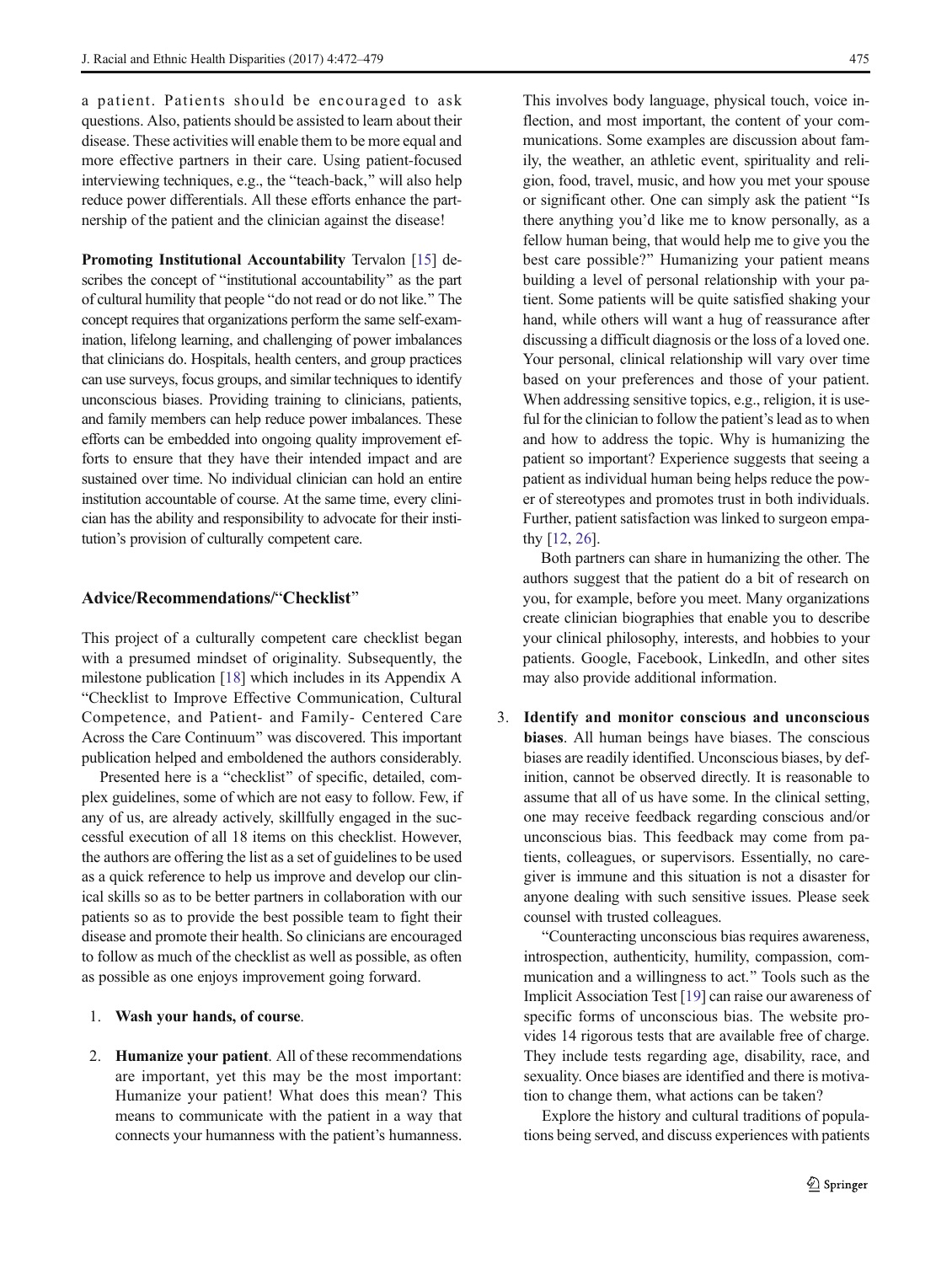from the various cultural backgrounds involved. Some patients appreciate this interest and share information readily. This humanizes the patient, reduces power differentials, and counteracts unconscious bias through engagement with individuals who do not fit biased images of them.

Diversity expert Howard Ross [\[20\]](#page-7-0) recommends several steps to identify and address unconscious bias. Recognize that one has biases. Identify what those biases are. Dissect (explore) those biases. Decide which biases should be addressed first.

- 4. Do a teach-back. A teach-back is comprised of the following exercise: Before the visit is over, ask the patient to describe, in their own words, what they understand their health problem to be and what is being done to address the problem. If the patient understands both, congratulate yourself and the patient. If not, respectfully correct the inaccuracies or lack of completeness that comprise the patient's answer, then again ask the patient to respond to the same questions "What do you understand to be the problem? What is being done to solve it?" If it is correct this time, congratulate the patient. If it is not, repeat the process and continue until the answer is satisfactory. Yes, this is time consuming, yet one becomes more efficient with practice. Further, consider how the benefits of clear, compassionate communication compares with the expenditure of time and costs expended when there is miscommunication.
- 5. Help the patient to learn about his or her disease or condition. Patient education is one of the most powerful tools in any clinician's toolkit. Web MD, the Mayo Clinic Portal, and websites provided by the federal government are examples of peer-reviewed sources of medical information clinicians can recommend to their patients. Some health care organizations provide live and online courses on common health issues from Alzheimer's and diabetes to smoking cessation and weight management [[21](#page-7-0)]. In addition, support groups offer excellent education online and in person.
- 6. Welcome a patient's friend, partner, and/or family members. The patient may well have been encouraged to bring along a friend or relative. If that is the case, please welcome and acknowledge those individuals. If the clinician determines it is desirable to instead meet with the patient alone, the clinician should carefully explain their request and the reason for this change to both the visitor and the patient. A respectful inquiry about the relationship with the friend, if not clear, may provide information and insight and improve the clinical encounter and the relationship with the patient. This could

provide a comfortable opportunity for patient or caregiver to discuss information about sexual orientation and/or gender identity. If the patient does not have a support person, suggest that they arrange to have one.

- 7. Learn a few key words and phrases in the most common languages in your area. A dentist once reported learning key phrases in 15 languages. These included, "hello," "thank you," "open wide," and "does this hurt?" The dentist demonstrated a degree of compassion, a willingness to learn, and a welcoming attitude that many patients appreciated. For most clinicians, words from two to three languages would make a major impact.
- 8. Use a qualified medical interpreter as appropriate. If there is any doubt that the patient is experiencing limited English proficiency, it is the responsibility of the caregiver to utilize the expertise of a qualified medical interpreter. Under Title VI of the Civil Rights Act, such an interpreter must be provided at no charge to the patient.
- 9. Be aware of the potential for "false fluency."  $[22]$ —If the caregiver is communicating with patients in a language that is not one's native language, the caregiver's language skills should be tested and certified prior to communicating with the patients in that language in the treatment process [[22\]](#page-7-0).
- 10. Seek training in working with an interpreter. A brief training in working with an interpreter can be very valu-able in caring for one's patients<sup>3,4</sup> [[22](#page-7-0), [23\]](#page-7-0). For example, one would be taught to speak directly to the patient as though the interpreter is not there. The interpreter acts as a linguistic conduit: repeating everything that is being said to the patient in the patient's language, repeating everything the patient says to the caregiver in English. With your permission, some interpreters will also act as a "cultural broker."<sup>5</sup> In this role, the interpreter will explain concepts that exist in the patient's culture that do not exist in American culture.
- 11. Consider the health literacy of one's patients. Be alert for someone for whom English is their native language,

<sup>3</sup> International Medical Interpretation Association (IMIA) Guide on Working with Medical Interpreters, [http://www.imiaweb.org/uploads/](http://www.imiaweb.org/uploads/pages/380_5.pdf) [pages/380\\_5.pdf.](http://www.imiaweb.org/uploads/pages/380_5.pdf) 4 An example of a useful video is: Communicating Effectively Through

an Interpreter DVD, [www.xculture.com](http://www.xculture.com/). <sup>5</sup> Author's note: some interpreters believe that serving as a cultural broker

is a conflict of interest with their role as an interpreter. They believe that a separate individual, e.g., outreach worker, patient representative, should perform this role.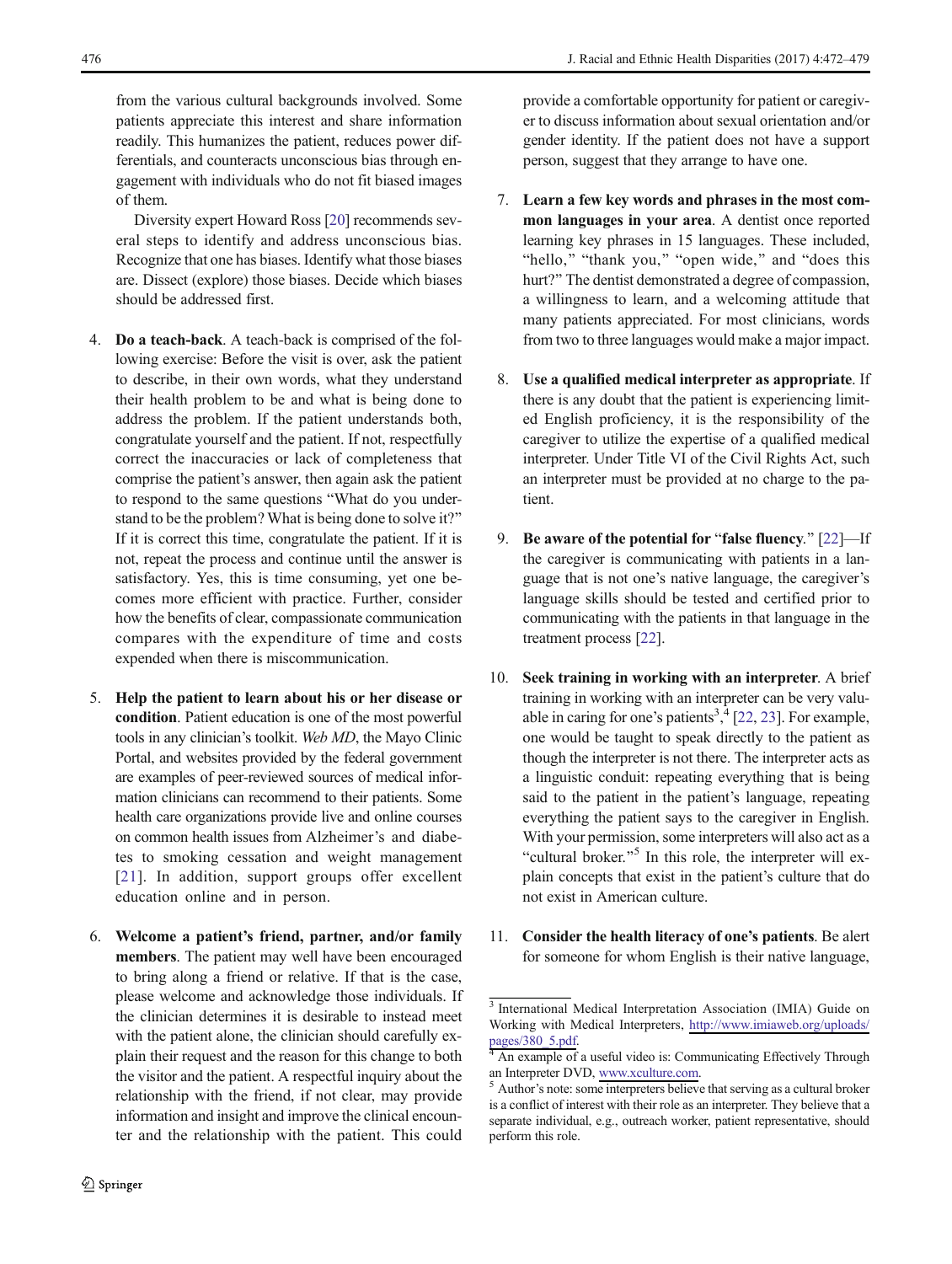but who may have literacy considerations that could greatly limit communications. For example, some patients may be unable to read and follow written instructions on a medication label. The patient may be embarrassed by this fact and may not readily admit this; nevertheless, understanding is critical. One may use visual guides to promote understanding and adherence.

- 12. Know the patients' rights and responsibilities. All patients have specific rights outlined in federal law and policy. Many states, hospitals, health plans, and others describe additional rights. In some cases, they also identify patient responsibilities. Patients may not be aware of these rights and responsibilities; nevertheless, both the caregiver and the patient should be. The caregiver is an advocate for and an educator of the patient. Here is a reference that provides a summary of patients' rights and responsibilities [\[13\]](#page-7-0). Patients expect the caregiver to help them improve their health and advocating for their rights is a part of the role as a clinician. The authors recommend a review of this publication on Medical Professionalism [\[24](#page-7-0)].
- 13. Encourage the patients to ask questions. Many Americans today are eager to ask their clinicians about medications they have seen advertised on TV or treatments they have read about on the Internet. Clinicians can get frustrated with such questions, particularly when they are based on marketing interests rather than scientific research. Nevertheless, the authors strongly recommend that patients be encouraged to ask questions. The patient will generally know more than the caregiver about their own health as they experience it. When the patients' questions are viewed as part of the continuing medical education, this can be valuable to both patient and clinician.
- 14. Respond thoughtfully to patient complaints. If the patient should complain directly about the care they are receiving during the visit, the following response is suggested. First, apologize. Do not make any excuse, but ask the necessary questions to be sure to understand the complaint. The complaint may be that inequitable care is being provided, or the patient believes that the caregiver is acting, based on some personal bias or prejudice based on the patient's gender, race, ethnicity, or other possible target of bias. Indicate that the motivation, desire, and intent is to provide the medical care that the patient has come to seek and deserves. Ask if the caregiver and patient can work together and go forward in a collegial partnership. That partnership would involve the clinician and the patient working together to successfully confront the disease or condition as a team. Do this forthrightly

and respectfully. The authors believe that the patient will usually respond affirmatively, if so, the situation is likely resolved and the patient and caregiver can proceed together. Suppose the patient does not believe such a partnership is possible. Respect the patient's decision, of course. Also, one may wish to offer assistance in finding an alternative clinician.

15. Discuss a second opinion. If consideration of elective surgery is part of the clinical picture, and there is the anxiety, stress, worry, or misunderstanding about this, consider asking the patient if they would like a second opinion. If the patient needs surgery and is very reluctant to have it, a second opinion may help, or if the patient does not need surgery, and is adamant about the idea that he or she does need surgery, again, a second opinion can be helpful.

Second opinions can also be helpful when patients face alternative treatments: surgery, chemotherapy, radiation, or some combination to treat cancer, for example. Presenting the possibility of a second opinion can reassure a patient that the clinician is focused on their health, rather than on the caregiver's personal gain.

16. Hold one's institutions accountable for providing culturally and linguistically competent care. As an individual clinician, one has a limited, yet vital ability to hold affiliated institutions (hospitals, group practices, health plans) responsible for demonstrating cultural humility and providing culturally and linguistically competent care. The federal CLAS Standards, Joint Commission accreditation standards, and the caregiver's own institutional by-laws and protocols may be helpful [[25](#page-7-0)].

The seminal article "Medical Professionalism in the New Millennium" asserts that physicians have a professional commitment not just to individual patient care, but also to address societal factors that affect the health of patients. Such improvement requires physicians to participate in or be aware of assessment of "the performance of all individuals, institutions, and systems responsible for health care delivery.<sup>"</sup> [[24\]](#page-7-0).

17. Advocate that the affiliated institution's analyses of patient satisfaction and outcome include cultural group data and that the results lead to concrete action. The vast majority of provider organizations collect some form of patient satisfaction and clinical outcome data. Do affiliated institutions analyze the data by cultural groups? Do they identify and respond to disparities? Political will is required to conduct such analysis, and particularly, to respond to the results. Clinicians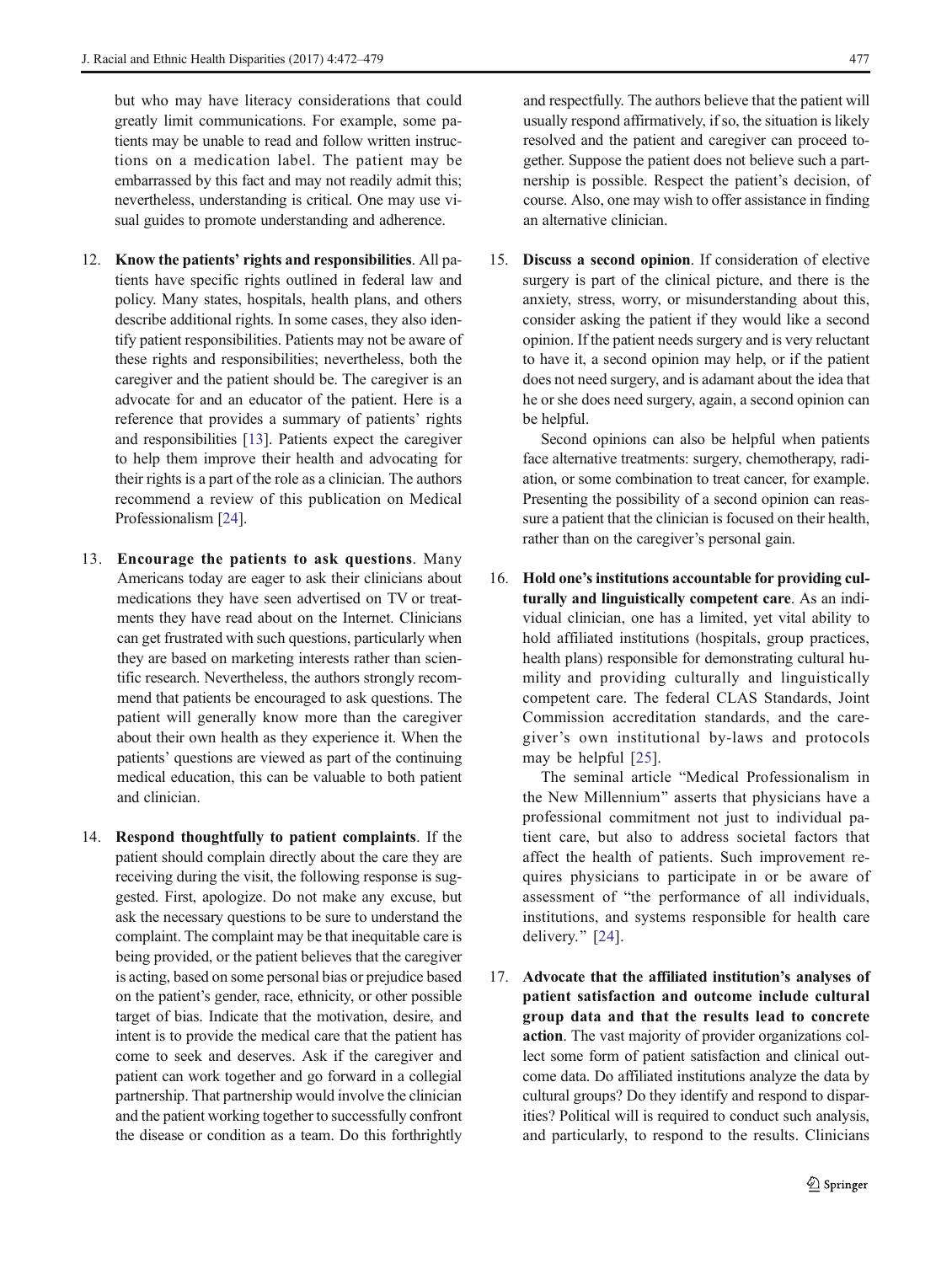<span id="page-6-0"></span>have the ability and the responsibility to advocate for such work on behalf of patients.

18. Encourage patients to complete patient satisfaction and demographics forms. Some patients choose to avoid patient satisfaction and demographics forms because they see them as a waste of time; others see them as an invasion of privacy. Still others believe that the data they share will be used against them by the provider organization, Immigration and Customs Enforcement or the National Security Agency. Patient data is critical to quality improvement and disparities reduction. Provider organizations work very hard to assure the confidentiality of patient data and to analyze such data without identifying any individual's responses. Clinicians have the patient's best interests at heart and some degree of credibility with them. Please encourage patients to take the time to fill out these forms and explain to them how the data will be used. In order to save clinician time, it is reasonable to train someone else in the registration chain to do this.

## Concluding Comments

There are 18 points on this checklist. There is neither time nor necessity to apply them all to each patient. With experience, the caregiver will select more appropriately and execute the checklist items more effectively.

Caregivers cannot control health policy for the nation, and possibly not even in the local health facilities. Clinicians cannot control the health insurance industry. Clinicians cannot control other doctors, nurses, or staff members in health facilities. Caregivers can control themselves as individuals! It is important to recognize the stressors affecting clinicians and to take precautions to develop ways of adjusting and coping with those stressors. Recognize that even under the best of circumstances, there will be some rough spots in interacting with patients. Patient care is an extremely difficult and challenging activity. Caregivers must not neglect their own physical and emotional health as they assiduously address the formidable challenges of providing equitable health care. Caregivers are encouraged to seek help and support from family, friends, and professional colleagues without hesitation.

The authors trust that these recommendations and suggestions will be helpful. By all means, try them. Those that work well, share with others. These suggestions will help to develop collaborative, mutually respectful arrangements with patients. In turn, these relationships will help the caregiver and patient to comprise a formidable team to fight the patient's disease and promote his or her health.

Caring for "our fellow humans" is a wonderful and gratifying privilege. The medical profession enables individuals through a lifelong learning process to be competent caregivers. With this privilege comes tremendous responsibility. The authors trust this presentation of some of the best work of others presented in the form of guidelines, and a checklist will help physicians and caregivers to more effectively and comfortably provide equitable health care to more patients.

Finally, when there is good rapport with the patient, the clinician may encourage the patient to consider the risk and benefits of participation in a clinical trial, if asked.

Acknowledgments AAW wishes to thank David Chanoff for editorial contributions and to Yolanda Bauer for general administrative and editorial assistance. AAW also wishes to also acknowledge with tremendous gratitude support from the following: Coach Tommy Amaker, Dr. Mark and Mrs. Renee Bernhardt; Beth Israel Deaconess Medical Center, Department of Orthopedic Surgery; Blue Cross Blue Shield of Massachusetts; Bristol-Myers Squibb Foundation (John Damonti); Dr. J. Jacques Carter; Dr. Phillip Clay; Ms. Claudette Hodges Crouse; Dr. Robert Crowell; Culturally Competent Care Education Program, Harvard Medical School; Dr. Anthony D'Amico; Rodger L. and Gloria F. Daniels Charitable Foundation (Richard J. Hindlian, Co-Trustee); Mr. Kevin and Mrs. Jennifer DaSilva; Mr. Michael Douvadjian; Dr. Daryll Dykes; Mr. Vincent Fath; Dr. John Feagin; Dr. Harris Gibson; J. Robert Gladden Orthopaedic Society; Mr. Fred Green; Dr. Thomas Green; Arthur and Barbara Higgins Charitable Foundation; Mr. Jamie Hoyte; Dr. Joseph K. Hurd, Jr. and Mrs. Jean Challenger Hurd; Mr. Wendell Knox; Dr. Melvin Law; The Macy Foundation; Massachusetts General Hospital, Department of Orthopaedic Surgery; McKesson Foundation; Chancellor Keith Motley; Movement is Life; Reverend Willie and Dr. Anne Naulls; Dr. Michael Parks; Dr. Bendt Petersen; Dr. Preston Phillips; Dr. Roderick Randall; Attorney Macey Russell; Dr. Isaac Schiff; Dr. Thomas P. and Cynthia D. Sculco Foundation; Dr. Manish Sethi; Dr. Lou and Mrs. Ginger Sullivan/Sullivan Family Foundation, Inc.; Dr. Samuel Thier; Dr. Michael Watkins; The Augustus A. White, III, MD Family Trust; Dr. Willard Wong; and Zimmer Holdings Inc.

BST wishes to acknowledge his families: his parents, Beauregard Stubblefield, Sr., PhD and Barbara Hill Stubblefield; his siblings, Barbi, Ben, Brenda, and Belinda; his children, Rachel and Hanna; and his wife, Janice Stubblefield-Tave, sine qua non.

Open Access This article is distributed under the terms of the Creative Commons Attribution 4.0 International License (http:// creativecommons.org/licenses/by/4.0/), which permits unrestricted use, distribution, and reproduction in any medium, provided you give appropriate credit to the original author(s) and the source, provide a link to the Creative Commons license, and indicate if changes were made.

## References

- 1. United States Department of Health and Human Services, Office of Public Health and Science (OPHS), Office of Minority Health. National Standards for Culturally and Linguistically Appropriate Services in Health and Health Care (The National CLAS Standards). [http://minorityhealth.hhs.gov/omh/browse.aspx?lvl=](http://minorityhealth.hhs.gov/omh/browse.aspx?lvl=2&lvlid=53) [2&lvlid=53](http://minorityhealth.hhs.gov/omh/browse.aspx?lvl=2&lvlid=53) Last modified: 6/23/15.
- 2. Smedley B, Stith A, Nelson A. Unequal Treatment: Confronting Racial and Ethnic Disparities in Health Care. Washington: The National Academies; 2003.